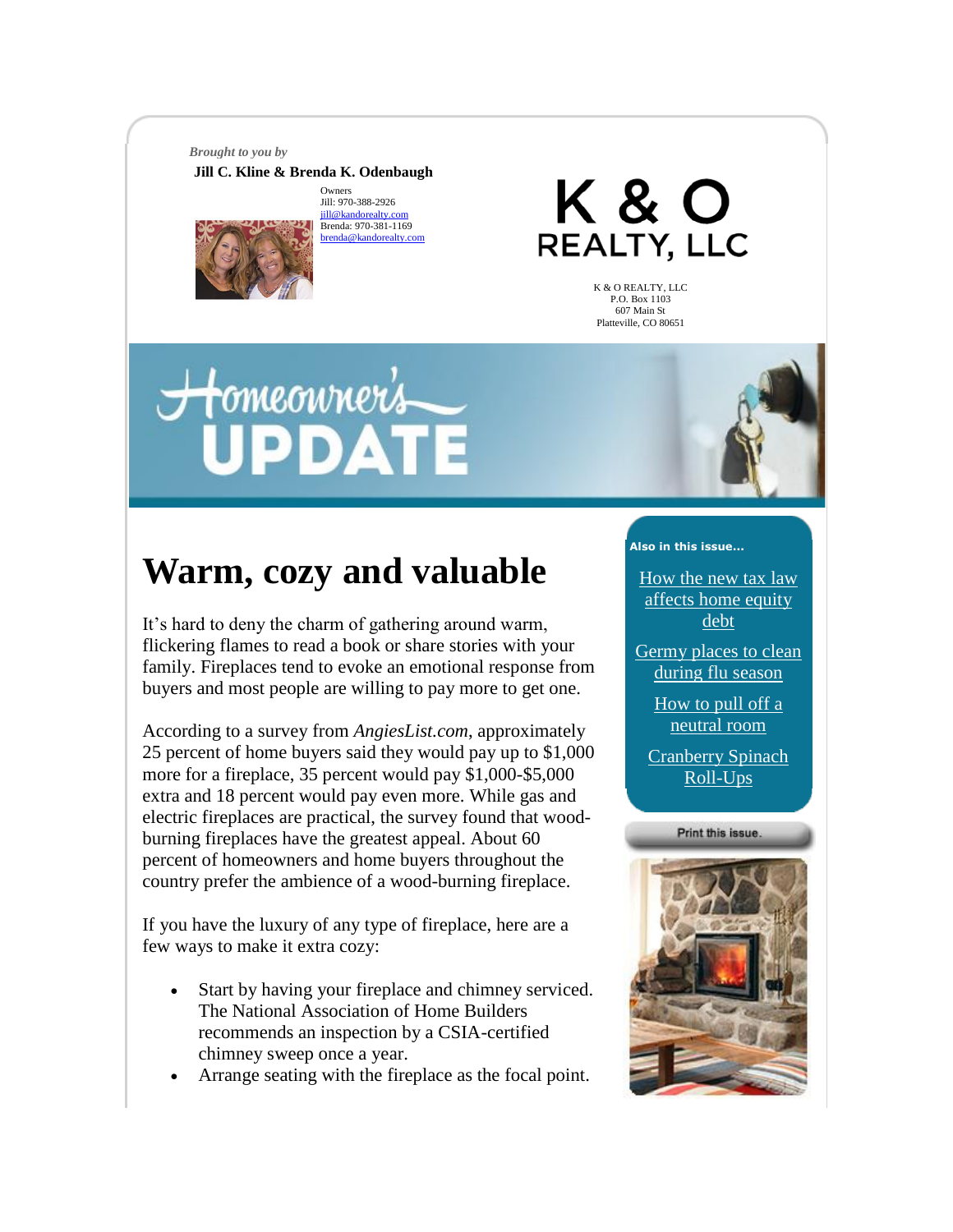Add a few floor cushions or large pillows to make it even more inviting.

• For a rustic coziness, stack real logs in or next to a wood-burning fireplace (even if you don't plan to burn them). Place a basket on the hearth to hold blankets, making it easy to curl up by the fire.

### **How the new tax law affects home equity debt**

If you're considering getting a home equity loan or home equity line of credit (HELOC), make sure you understand how the tax rules have changed.

First of all, it's important to clarify that *acquisition debt* is when money borrowed against your home is used to buy, build or improve a primary or secondary home. *Home equity debt* is when the money is used for something other than your home, such as paying student loans or funding a business.

Under previous tax laws, taxpayers could deduct interest on home equity debt – no matter what the money was used for  $-$  as long as the total mortgage debt was below \$1 million, according to *Realtor.com® .*

The Tax Cuts and Jobs Act suspends this deduction unless the loan is used to "buy, build or substantially improve" a home, according to the IRS. Acquisition debt is still tax deductible, but the total debt limit was lowered from \$1 million to \$750,000.

Keep receipts from your home improvement projects and consult a tax professional to help you navigate your specific situation.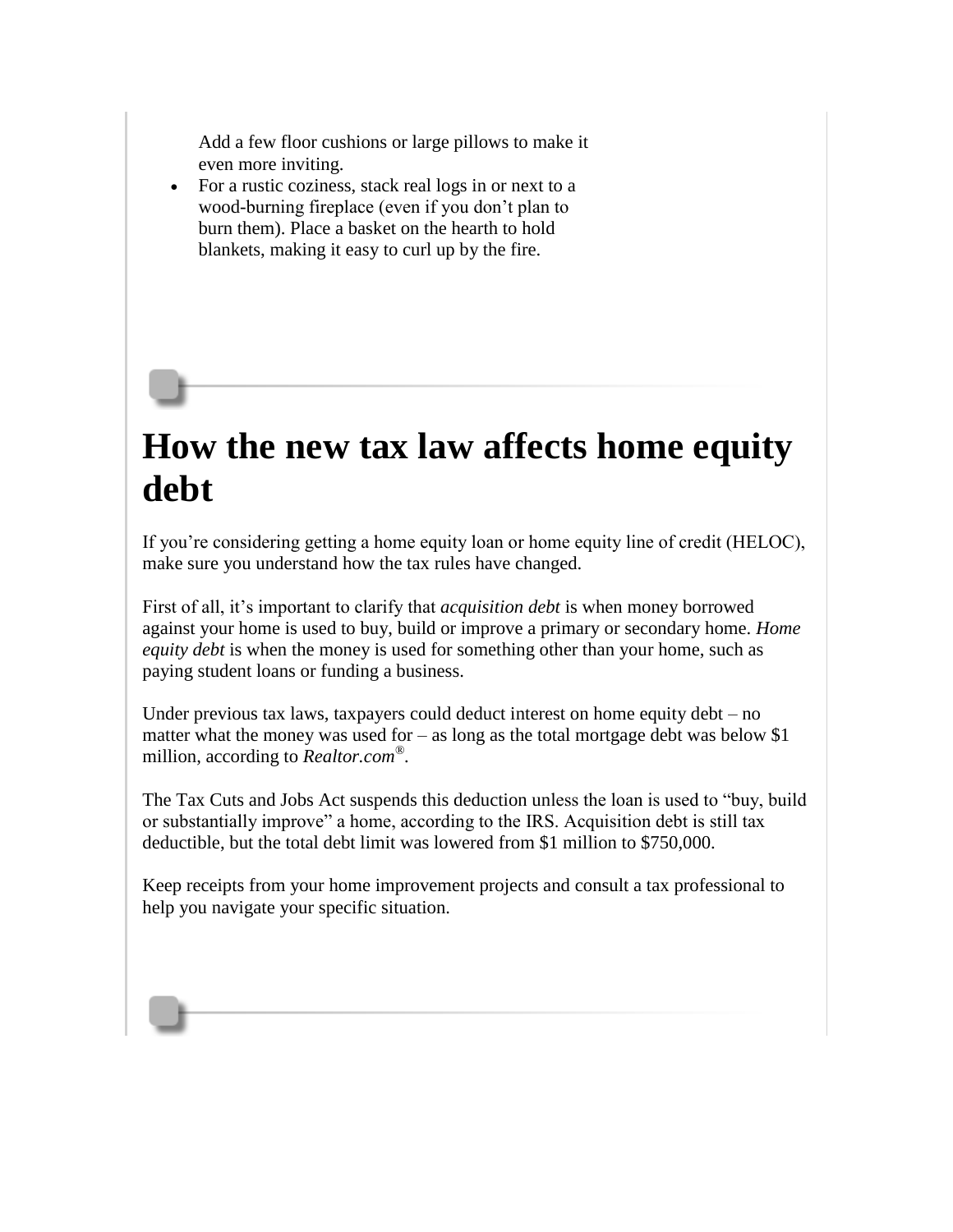# **Germy places to clean during flu season**

If you or a family member gets the flu this year, here are some tips to stop those germs from spreading to the rest of the household.

Clean and disinfect **shared surfaces** such as door knobs, light switches, remote controls, and toilet handles:

- 1. Clean with the appropriate household cleaner and a microfiber cloth.
- 2. Apply disinfectant and let it sit for the recommended time on the product label.
- 3. Wipe or rinse off disinfectant.

Pay extra attention to **bedrooms and bathrooms.** Try to wash the sick person's bedding and bath towels daily, and avoid sharing hand towels. Line wastebaskets with grocery bags to catch tissues, and replace the bags often. Isolate the sick person's toothbrush from those of other family members, and replace it once he or she is well.

Make sure to sanitize your **cleaning supplies,** too. Run sponges through a heated dry cycle in the dishwasher, and wash microfiber cloths in the hot cycle in the washing machine. In addition to cleaning, **wash your hands often,** and avoid touching your eyes, nose and mouth to limit spreading germs as much as possible.

### **How to pull off a neutral room**

A neutral decorating scheme can create a beautiful, serene space. Neutrals are also flexible, making it easy to swap out pieces as you feel inspired. Consider these design tips to make the most of neutrals in any room.

**Add warm hues.** Wood accents are a great way to add warmth and keep a neutral room from feeling cold or sterile. Try displaying wood cutting boards or adding a natural wood shelf in the kitchen. Crate&Barrel designers suggest using a walnut mid-century bench as a coffee table to bring a unique element to your living space.

**Choose contrasting textures.** Layering tactile and visual textures is key to making a neutral room interesting, says *Houzz.com.* Plush rugs, exposed brick, concrete walls, faux-fur throw pillows, and textured artwork can add interest and depth to any room.

Lead the eye. Hang an abstract painting in soft neutrals to draw the eye upward, says